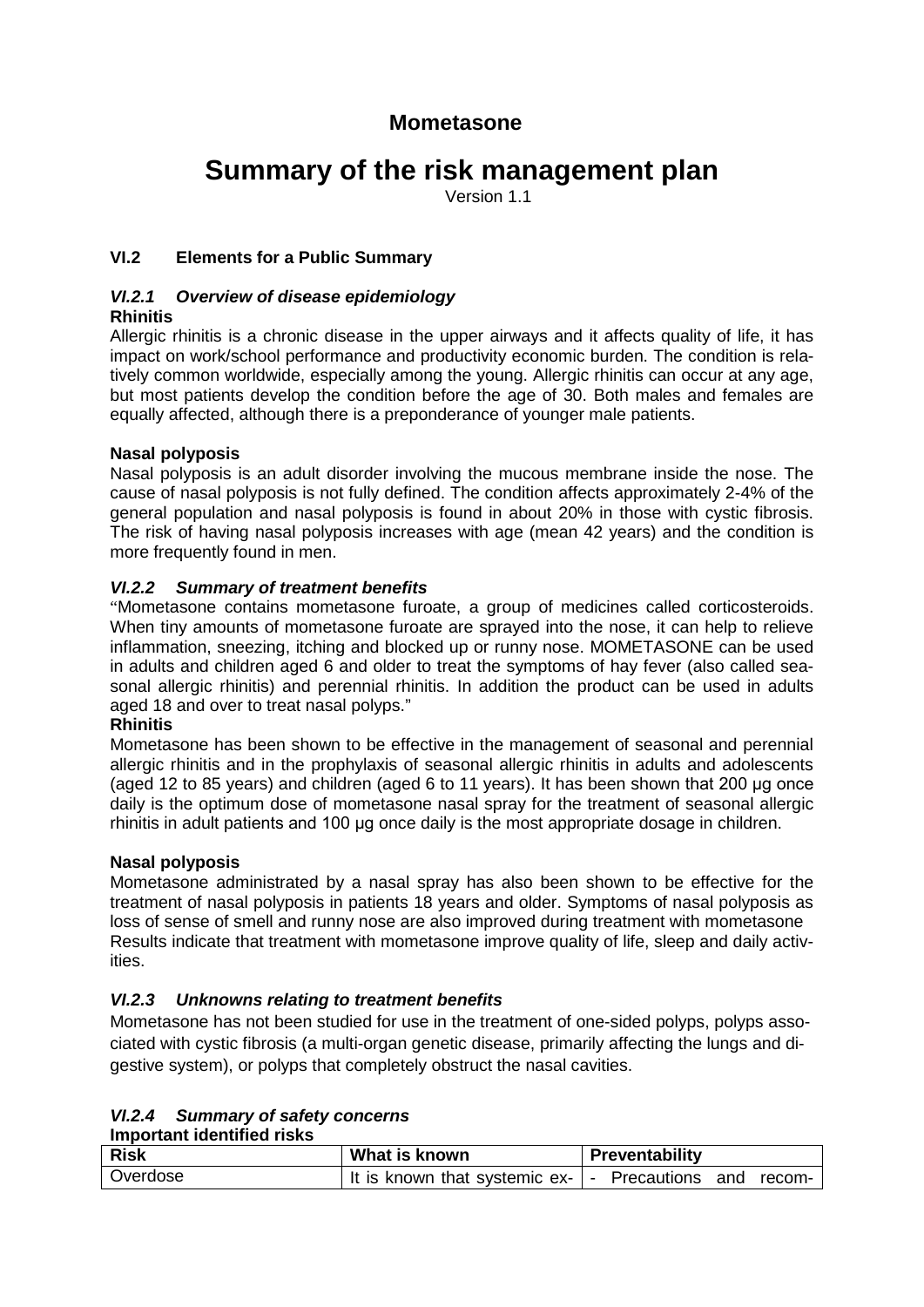| <b>Risk</b> | What is known                  | Preventability                 |
|-------------|--------------------------------|--------------------------------|
|             | posure to corticosteroids can  | mendations in the product      |
|             | result in adverse effects such | information.                   |
|             | as retardation of growth in    |                                |
|             | children.                      | - The patient needs a pre-     |
|             | This adverse effect is much    | scription before the product   |
|             | less likely to occur when us-  | can be bought.                 |
|             | nasal corticosteroids<br>ing   |                                |
|             | compared to oral corticoster-  | -If there is evidence that a   |
|             | oids, however the adverse      | higher than the recommend-     |
|             | effect is seen with nasal      | ed dose was used an addi-      |
|             | mometasone when the drug       | tional systemic corticosteroid |
|             | is used in high doses for pro- | cover should be considered     |
|             | longed periods in children.    | during periods of stress or    |
|             | Higher than the recommend-     | surgery.                       |
|             | ed doses of the product can    |                                |
|             | lead to condition in which the |                                |
|             | adrenal glands do not pro-     |                                |
|             | duce adequate amount of        |                                |
|             | cortisol (adrenal insufficien- |                                |
|             | cy).                           |                                |

#### **Important potential risks**

| <b>Risk</b>                  | What is known (Including reason why it is considered a          |  |
|------------------------------|-----------------------------------------------------------------|--|
|                              | potential risk)                                                 |  |
| Psychological and behavioral | Prolong usage of corticosteroids in high doses may cause        |  |
| disorders                    | psychomotor hyperactivity, sleep disorders, anxiety, depres-    |  |
|                              | sion or aggression (particularly in children).                  |  |
| Ocular disorders             | Intraocular corticosteroids may                                 |  |
|                              | in rare cases to cause intraocular pressure (glaucoma),         |  |
|                              | clouding o the lens inside the eye (cataract) and disorders of  |  |
|                              | the vascular layer of the eye (chorioretinal disoder).          |  |
| Hypersensitivity reactions   | Rarely, immediate hypersensitivity reactions such as allergic   |  |
|                              | reactions - anaphylaxis (bronchospasm and dyspnea) may          |  |
|                              | occur.                                                          |  |
| Nasal septum perforation     | Intranasal corticosteroids may cause in rare cases nasal        |  |
|                              | septum perforation.                                             |  |
| Pregnancy/lactation          | From studies in animals it is known that there is a potential   |  |
|                              | risk of decreased fetal growth, reduced fetal survival, mal-    |  |
|                              | formations and difficult labor using mometasone in pregnan-     |  |
|                              | CV.                                                             |  |
|                              | It is not known whether mometasone is excreted into breast      |  |
|                              | milk.                                                           |  |
| <b>Infections</b>            | Corticosteroids inhibit the immune system and may reduce        |  |
|                              | the symptoms of infection including fever, which entails the    |  |
|                              | risk of overlooking infections in persons treated with cortico- |  |
|                              | steroids. Corticosteroids further reduce the organism's de-     |  |
|                              | fence against infection.                                        |  |
|                              |                                                                 |  |